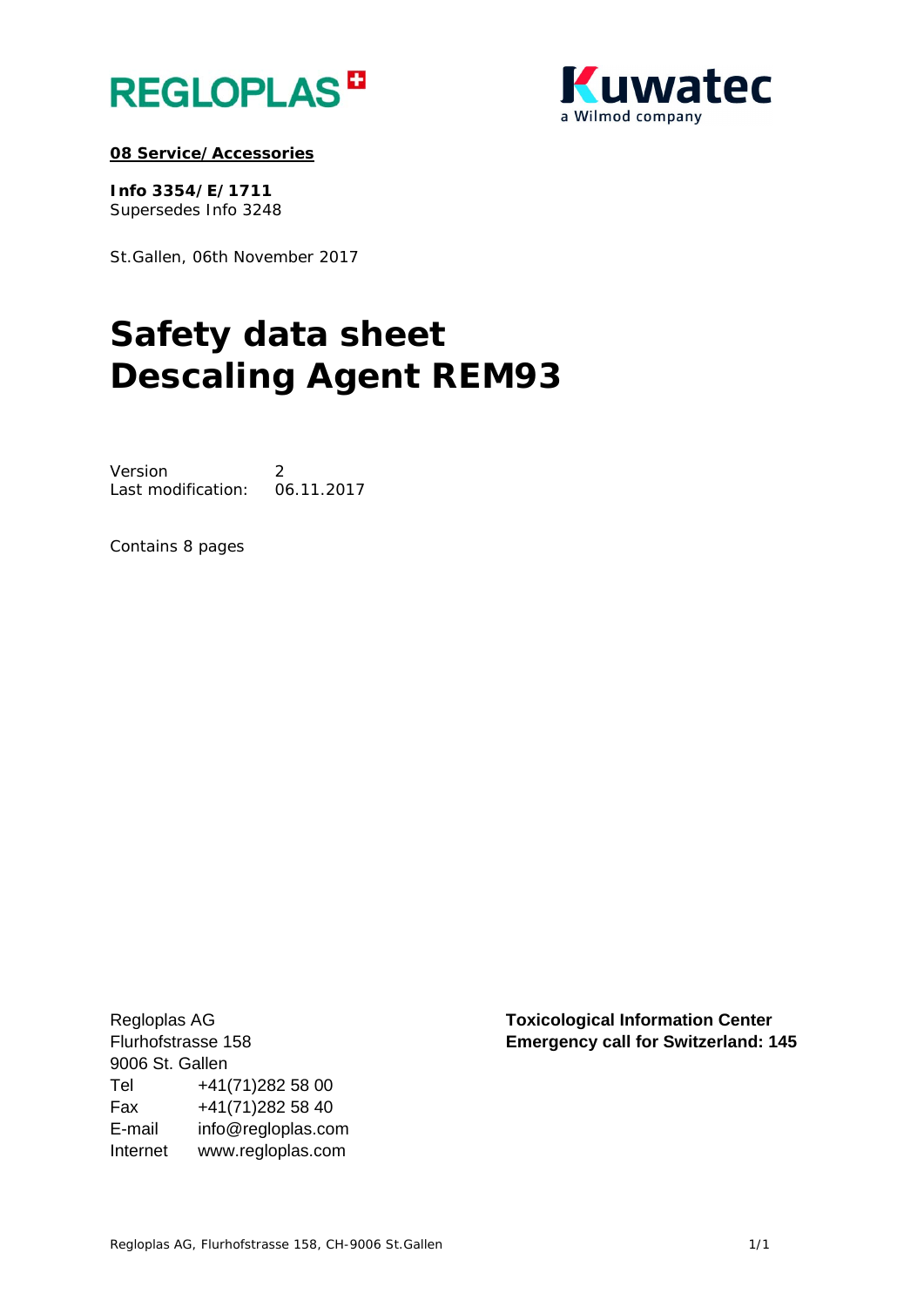according to Regulation (EC) No. 1907/2006 (REACH)

**Revision date:** 06-Nov-2017 **Print date:** 06-Nov-2017 **Version:** 3

Page 1/7

## **REM 93**

## **SECTION 1: Identification of the substance/mixture and of the company/ undertaking**

## **1.1. Product identifier**

## **Trade name/designation:**

REM 93

## **1.2. Relevant identified uses of the substance or mixture and uses advised against**

## **Use of the substance/mixture:**

Etchant and acids

#### **Relevant identified uses:**

## **Sector of uses [SU]**

- **SU 3:** Industrial uses: Uses of substances as such or in preparations at industrial sites
- **SU 21:** Consumer uses
- **SU 22:** Professional uses: Public domain (administration, education, entertainment, services, craf tsmen)

## **Product Categories [PC]**

**PC 37:** Water treatment chemicals

## **1.3. Details of the supplier of the safety data sheet**

#### **Supplier (manufacturer/importer/only representative/downstream user/distributor): aic regloplas GmbH**

Sigmund-Riefler-Bogen 2 81829 München

**Telephone:** +49 (89) 99 26 99-0 **Telefax:** +49 (89) 99 26 99-26 **E-mail:** info@aic-regloplas.de

## **1.4. Emergency telephone number**

Beratungsstelle für Vergiftungserscheinungen, München, 24h: +49 (0) 89 19240

## **SECTION 2: Hazards identification**

## **2.1. Classification of the substance or mixture**

## **Classification according to Regulation (EC) No 1272/2008 [CLP]:**

| <b>Hazard classes and hazard</b><br>categories    | <b>Hazard statements</b>         | <b>Classification proc</b><br>ledure |
|---------------------------------------------------|----------------------------------|--------------------------------------|
| Serious eye damage/eye irritation<br>(Eye Dam. 1) | H318: Causes serious eye damage. | Bridging principle "Di<br>llution".  |

## **2.2. Label elements**

## **Labelling according to Regulation (EC) No. 1272/2008 [CLP] Hazard pictograms:**



**Signal word:** Danger

**hazard statements for health hazards**

H318 Causes serious eye damage.

**Supplemental Hazard information (EU):** -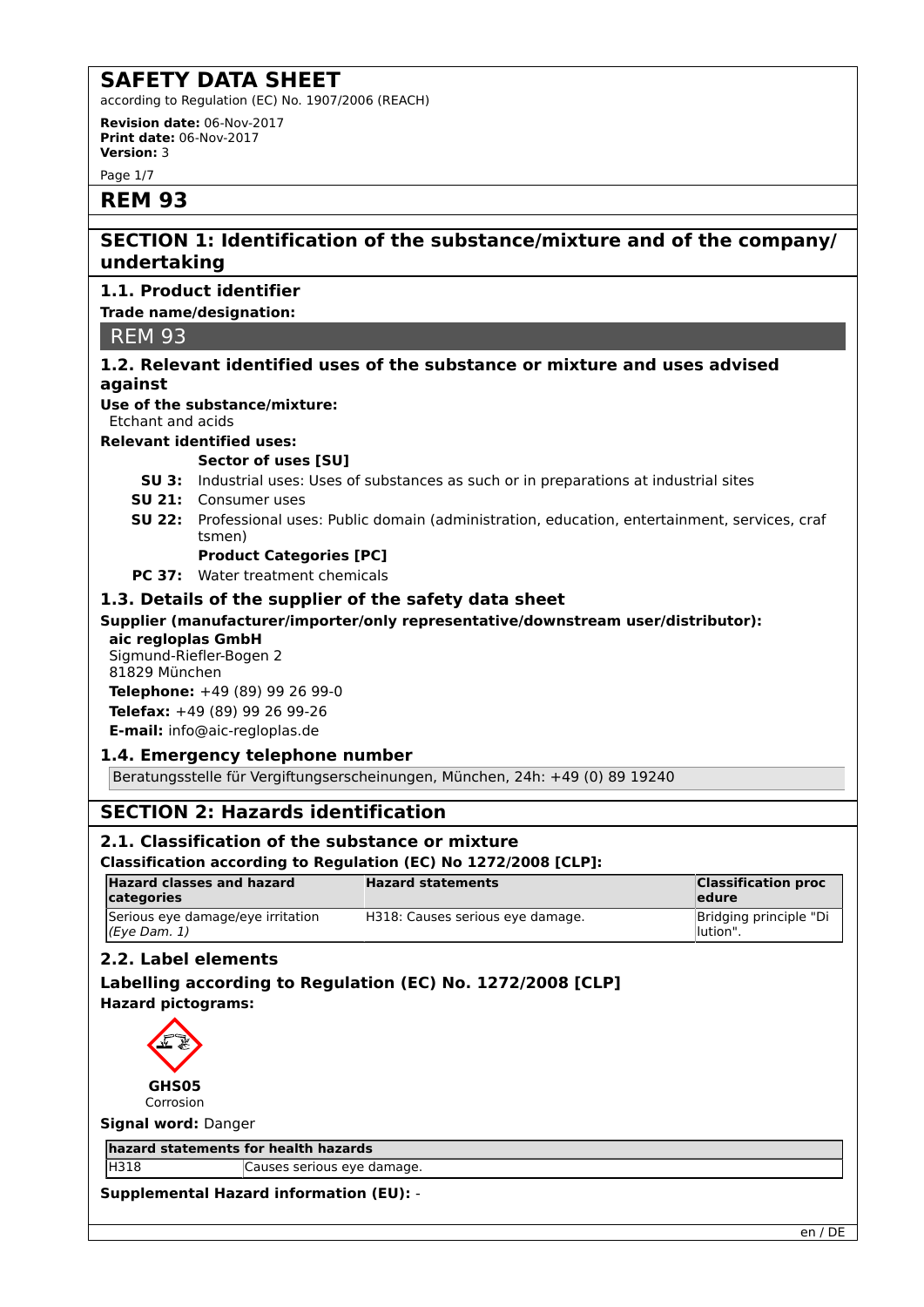according to Regulation (EC) No. 1907/2006 (REACH)

**Revision date:** 06-Nov-2017 **Print date:** 06-Nov-2017 **Version:** 3

Page 2/7

## **REM 93**

## **Precautionary statements Prevention**

P280 Wear protective gloves/protective clothing/eye protection/face protection.

#### **Precautionary statements Response**

 $P305 + P351 +$ P338 IF IN EYES: Rinse cautiously with water for several minutes. Remove contact lenses, if present and easy to do. Continue rinsing.

## **2.3. Other hazards**

No data available

## **SECTION 3: Composition / information on ingredients**

## **3.2. Mixtures**

#### **Hazardous ingredients / Hazardous impurities / Stabilisers:**

| product identifiers                               | Substance name<br>Classification according to Regulation (EC) No 1272/2008 [CL | Concen-<br>tration   |
|---------------------------------------------------|--------------------------------------------------------------------------------|----------------------|
| <b>CAS No.: 77-92-9</b>                           | citric acid<br>Eye Irrit. 2                                                    | $54 - 90$<br>$Wt$ %  |
| <b>EC No.: 201-069-1</b>                          | Warning H319                                                                   |                      |
| <b>CAS No.: 16828-12-9</b><br>$EC No.: 233-135-0$ | Aluminiumsulfat 17/18%<br>Eye Dam. 1<br>Danger H318<br>⇐                       | $ 6 - 10 $<br>$Wt$ % |

Full text of H- and EUH-phrases: see section 16.

## **SECTION 4: First aid measures**

## **4.1. Description of first aid measures**

#### **General information:**

In case of accident or unwellness, seek medical advice immediately (show directions for use or safety data sheet if possible). Remove victim out of the danger area. Remove contaminated, saturated clothing. If unconscious place in recovery position and seek medical advice. Do not leave affected person unattended. Warning First aider: Pay attention to self-protection!

#### **Following inhalation:**

Provide fresh air. In case of respiratory tract irritation, consult a physician.

#### **In case of skin contact:**

After contact with skin, wash immediately with plenty of water and soap. If skin irritation or rash occurs: Get medical advice/attention.

#### **After eye contact:**

Rinse cautiously with water for several minutes. Remove contact lenses, if present and easy to do. Continue rinsing. If eye irritation persists: Get medical advice/attention.

#### **After ingestion:**

Rinse mouth. Let water be drunken in little sips (dilution effect). Get medical advice/attention if you feel unwell.

## **Self-protection of the first aider:**

Use personal protection equipment.

## **4.2. Most important symptoms and effects, both acute and delayed**

Serious eye damage/eye irritation

## **4.3. Indication of any immediate medical attention and special treatment needed** Treat symptomatically.

## **SECTION 5: Firefighting measures**

## **5.1. Extinguishing media**

## **Suitable extinguishing media:**

Co-ordinate fire-fighting measures to the fire surroundings.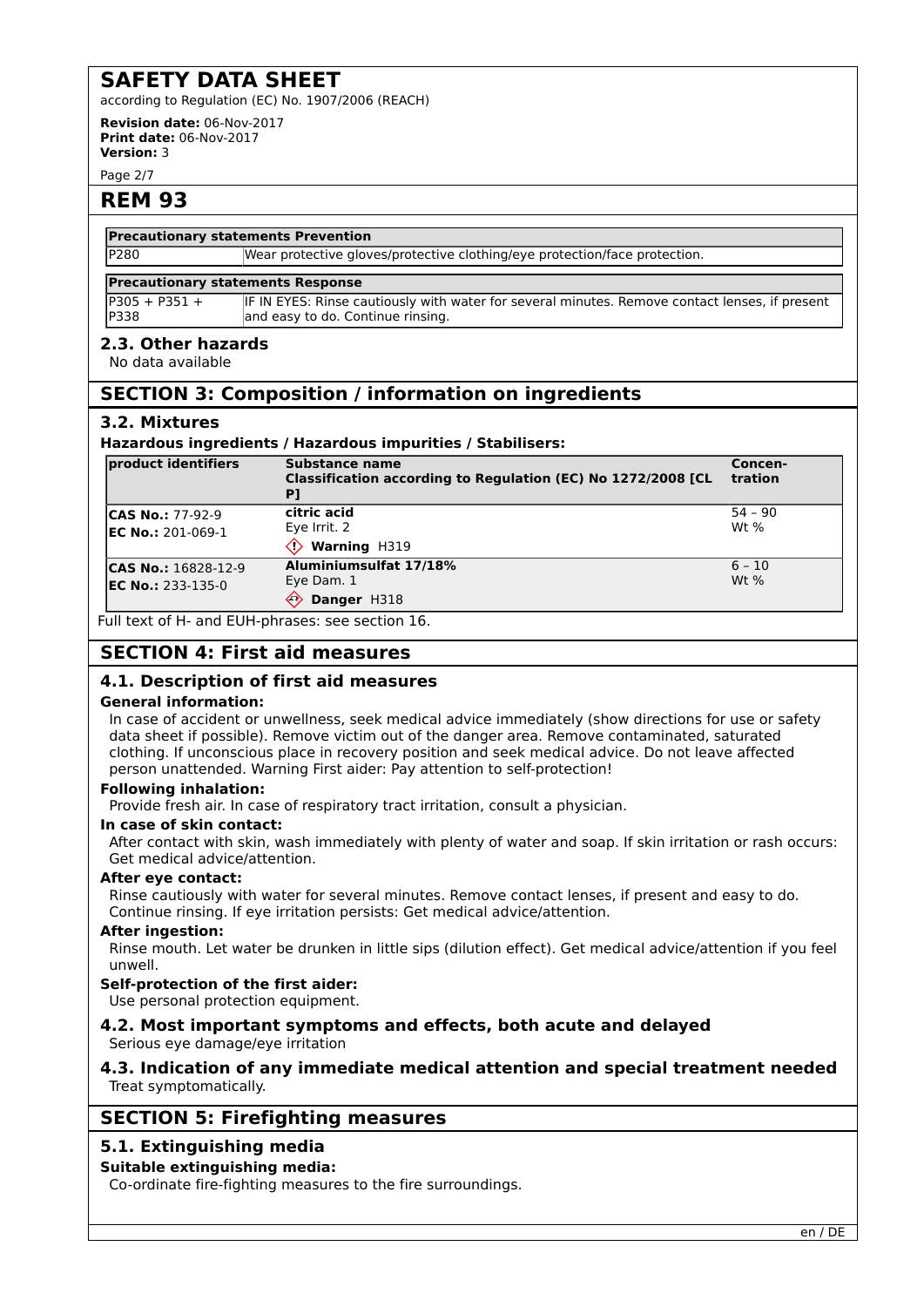according to Regulation (EC) No. 1907/2006 (REACH)

**Revision date:** 06-Nov-2017 **Print date:** 06-Nov-2017 **Version:** 3

Page 3/7

## **REM 93**

## **5.2. Special hazards arising from the substance or mixture**

The product itself does not burn.

## **Hazardous combustion products:**

In case of fire: Gases/vapours, toxic

## **5.3. Advice for firefighters**

Wear a self-contained breathing apparatus and chemical protective clothing.

## **5.4. Additional information**

Collect contaminated fire extinguishing water separately. Do not allow entering drains or surface water.

## **SECTION 6: Accidental release measures**

## **6.1. Personal precautions, protective equipment and emergency procedures**

## **6.1.1. For non-emergency personnel**

**Personal precautions:**

Remove persons to safety.

## **Protective equipment:**

Wear protective gloves/protective clothing/eye protection/face protection.

## **6.1.2. For emergency responders**

#### **Personal protection equipment:**

Personal protection equipment: see section 8

## **6.2. Environmental precautions**

Do not allow to enter into surface water or drains.

## **6.3. Methods and material for containment and cleaning up**

#### **For containment:**

Collect spillage. Measures to prevent aerosol and dust generation Wet clean or vacuum up solids.

## **For cleaning up:**

Water (with cleaning agent)

## **6.4. Reference to other sections**

Safe handling: see section 7 Personal protection equipment: see section 8 Disposal: see section 13

## **6.5. Additional information**

Use appropriate container to avoid environmental contamination.

## **SECTION 7: Handling and storage**

## **7.1. Precautions for safe handling**

## **Protective measures**

## **Advices on safe handling:**

Wear personal protection equipment (refer to section 8).

#### **Measures to prevent aerosol and dust generation:**

Dust should be exhausted directly at the point of origin.

## **Advices on general occupational hygiene**

When using do not eat, drink or smoke. Avoid contact with eyes and skin.

## **7.2. Conditions for safe storage, including any incompatibilities**

## **Technical measures and storage conditions:**

Keep container tightly closed in a cool, well-ventilated place.

**Storage class:** 13 – Non-combustible solids that cannot be assigned to any of the above storage classes

## **7.3. Specific end use(s)**

No data available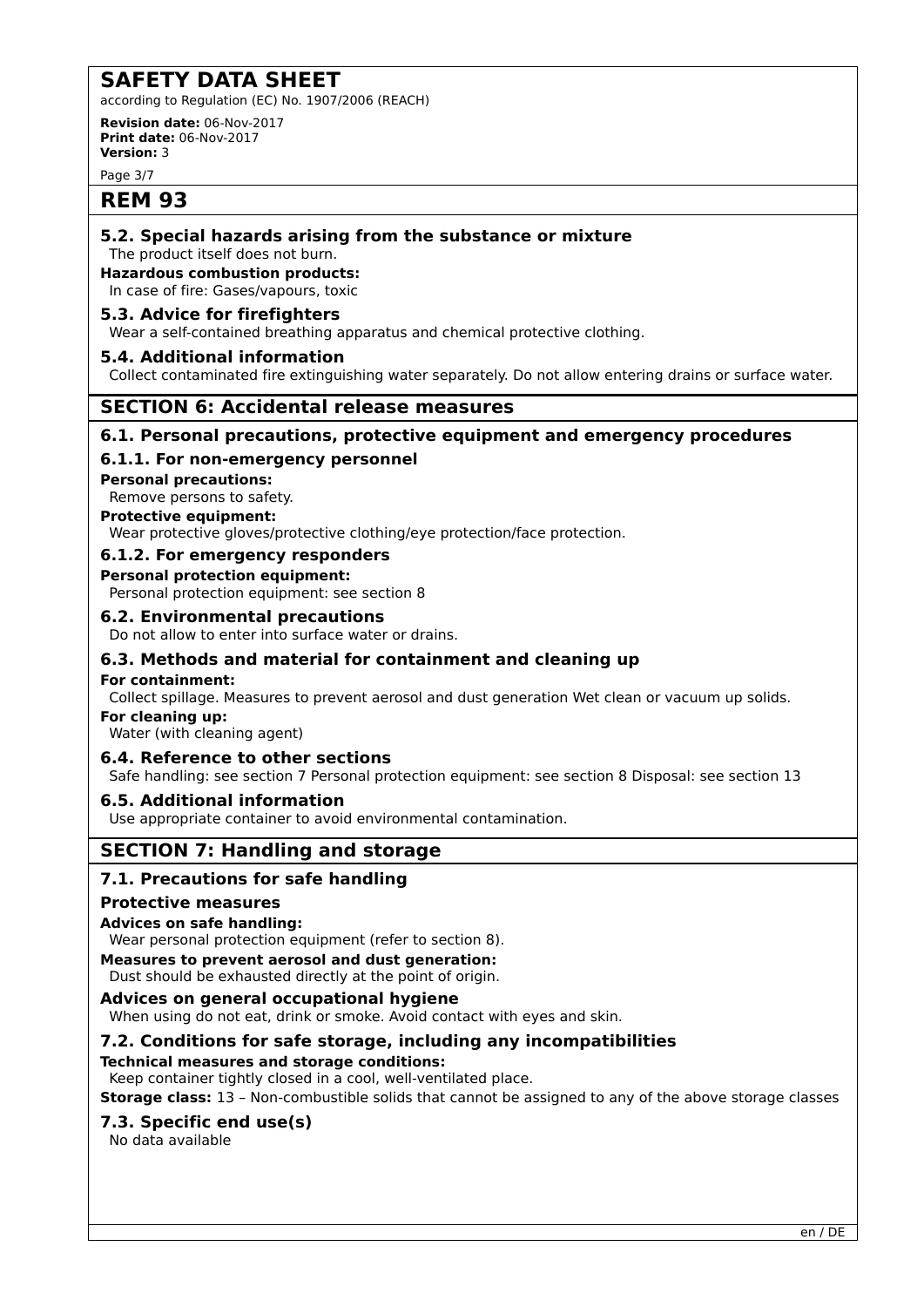according to Regulation (EC) No. 1907/2006 (REACH)

**Revision date:** 06-Nov-2017 **Print date:** 06-Nov-2017 **Version:** 3

Page 4/7

## **REM 93**

## **SECTION 8: Exposure controls/personal protection**

## **8.1. Control parameters**

No data available

## **8.2. Exposure controls**

**8.2.1. Appropriate engineering controls** No data available

## **8.2.2. Personal protection equipment**



## **Eye/face protection:**

Eye glasses with side protection

#### **Skin protection:**

Use protective gloves.

Do not use fabric or leather gloves.

Recommened glove materials (durability >= 8 hours): Natural rubber/natural latex - NR (0,5 mm) Polychloroprene - CR (0,5 mm) Nitrile rubber/nitrile latex - NBR (0,35 mm) Butyl rubber - Butyl (0,5 mm) Flourine rubber - FKM (0,4 mm)

Polyvinyle chloride - PVC (0,5 mm) Tested protective gloves must be worn DIN EN 374 Suitable material: Breakthrough time (maximum wearing time) min In the case of wanting to use the gloves again, clean them before taking off and air them well.

## **8.2.3. Environmental exposure controls**

No data available

## **8.3. Additional information**

No data available

## **SECTION 9: Physical and chemical properties**

## **9.1. Information on basic physical and chemical properties**

## **Appearance**

**Physical state:** solid **Colour:** white **Odour:** not determined

## **Safety relevant basis data**

| parameter                                       |                       | at °C           | Method | Remark |
|-------------------------------------------------|-----------------------|-----------------|--------|--------|
| pH                                              | $1.8 - 2$             | 20 $^{\circ}$ C |        | 50 g/l |
| Melting point                                   | not determined        |                 |        |        |
| Freezing point                                  | not determined        |                 |        |        |
| Initial boiling point and boiling<br>range      | not determined        |                 |        |        |
| Decomposition temperature (°C):                 | Inot determined       |                 |        |        |
| Flash point                                     | not determined        |                 |        |        |
| Evaporation rate                                | not determined        |                 |        |        |
| Ignition temperature in °C                      | not determined        |                 |        |        |
| Upper/lower flammability or<br>explosive limits | not determined        |                 |        |        |
| Vapour pressure                                 | not determined        |                 |        |        |
| Vapour density                                  | not determined        |                 |        |        |
| Relative density                                | $\approx$ 1.25 - 1.29 | 20 °C           |        |        |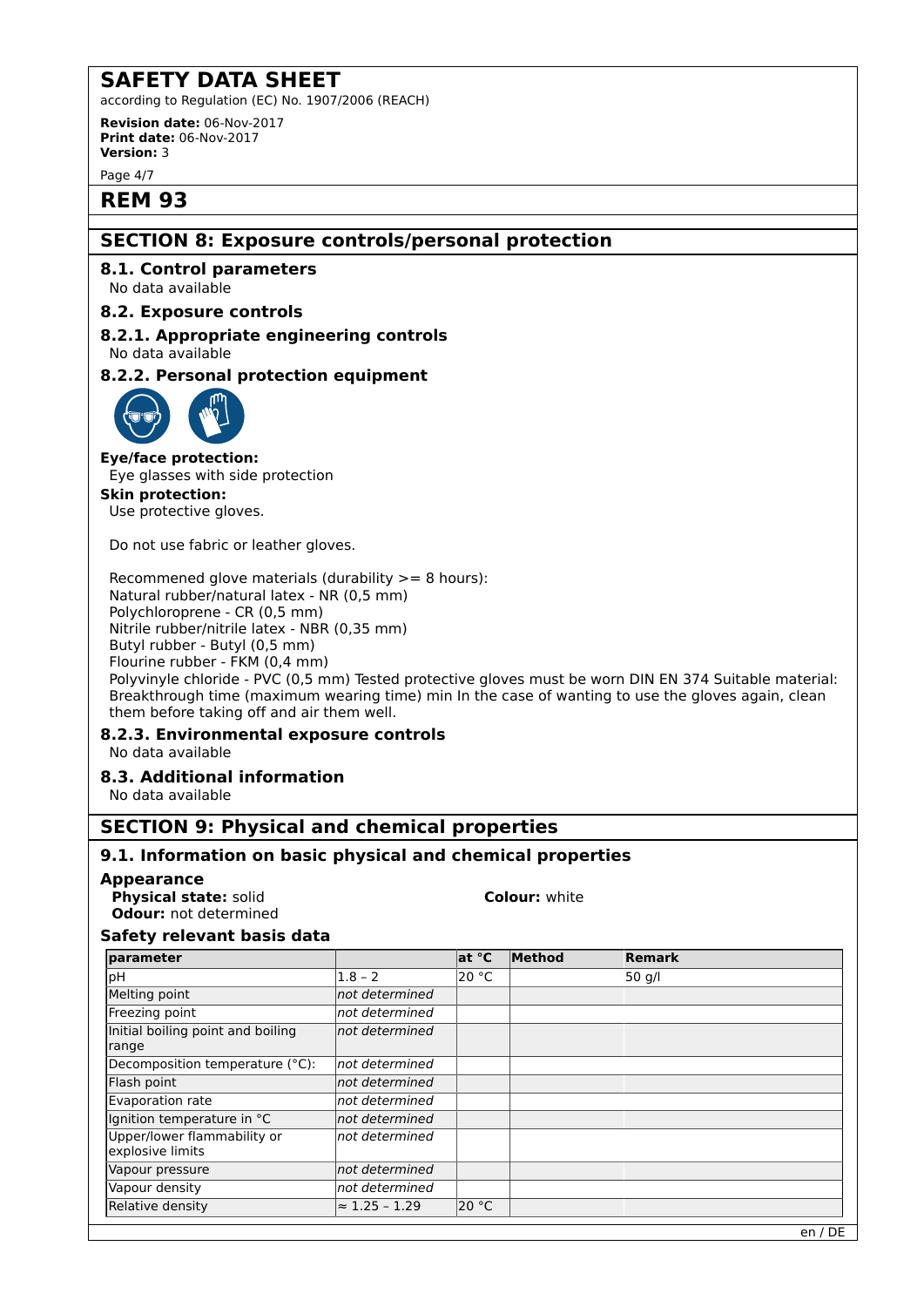according to Regulation (EC) No. 1907/2006 (REACH)

**Revision date:** 06-Nov-2017 **Print date:** 06-Nov-2017 **Version:** 3

Page 5/7

## **REM 93**

| <b>Iparameter</b>                           |                                      | $ $ at $^{\circ}$ C | Method | Remark |  |
|---------------------------------------------|--------------------------------------|---------------------|--------|--------|--|
| <b>Bulk density</b>                         | not determined                       |                     |        |        |  |
| Water solubility (g/L)                      | $\approx$ 580 – $\approx$ 620<br> g/ | 20 °C               |        |        |  |
| Partition coefficient: n-octanol/<br>lwater | Inot determined                      |                     |        |        |  |
| Dynamic viscosity                           | Inot determined                      |                     |        |        |  |
| Kinematic viscosity                         | not determined                       | ∣40 °C              |        |        |  |

## **9.2. Other information**

No data available

## **SECTION 10: Stability and reactivity**

#### **10.1. Reactivity**

The product itself does not burn.

#### **10.2. Chemical stability**

The substance is chemically stable under recommended conditions of storage, use and temperature.

#### **10.3. Possibility of hazardous reactions**

Warning! Do not use together with other products. May release dangerous gases (chlorine).

#### **10.4. Conditions to avoid**

No data available

#### **10.5. Incompatible materials**

No data available

#### **10.6. Hazardous decomposition products**

In case of fire: Gases/vapours, toxic

## **SECTION 11: Toxicological information**

## **11.1. Information on toxicological effects**

| ICAS No.   | Substance name                      | <b>Toxicological information</b>                   |
|------------|-------------------------------------|----------------------------------------------------|
| $177-92-9$ | citric acid                         | <b>LD<sub>50</sub> oral:</b> =11,700 mg/kg (Ratte) |
|            | l16828-12-9 Alluminiumsulfat 17/18% | $LD_{50}$ oral: 6,207 mg/kg (Maus)                 |

#### **Skin corrosion/irritation:**

slightly irritant but not relevant for classification.

#### **Serious eye damage/irritation:**

Causes serious eye damage.

## **SECTION 12: Ecological information**

#### **12.1. Toxicity**

| <b>CAS No.</b> | Substance name         | <b>Toxicological information</b>                                         |
|----------------|------------------------|--------------------------------------------------------------------------|
| 77-92-9        | citric acid            | $LC_{50}$ : 440 - 706 mg/l 4 d (Carassius auratus (Go<br>$ $ ldfisch $)$ |
| 16828-12-9     | Aluminiumsulfat 17/18% | $ LC_{50}:$ >10,000 mg/l<br>$EC_{50}$ : >160 mg/l 2 d (Daphnia magna)    |

## **12.2. Persistence and degradability**

| <b>ICAS No.</b> | Substance name | Biodegradation | <b>Remark</b> |
|-----------------|----------------|----------------|---------------|
| 177-92-9        | citric acid    | Yes, rapidly   |               |

## **12.3. Bioaccumulative potential**

No data available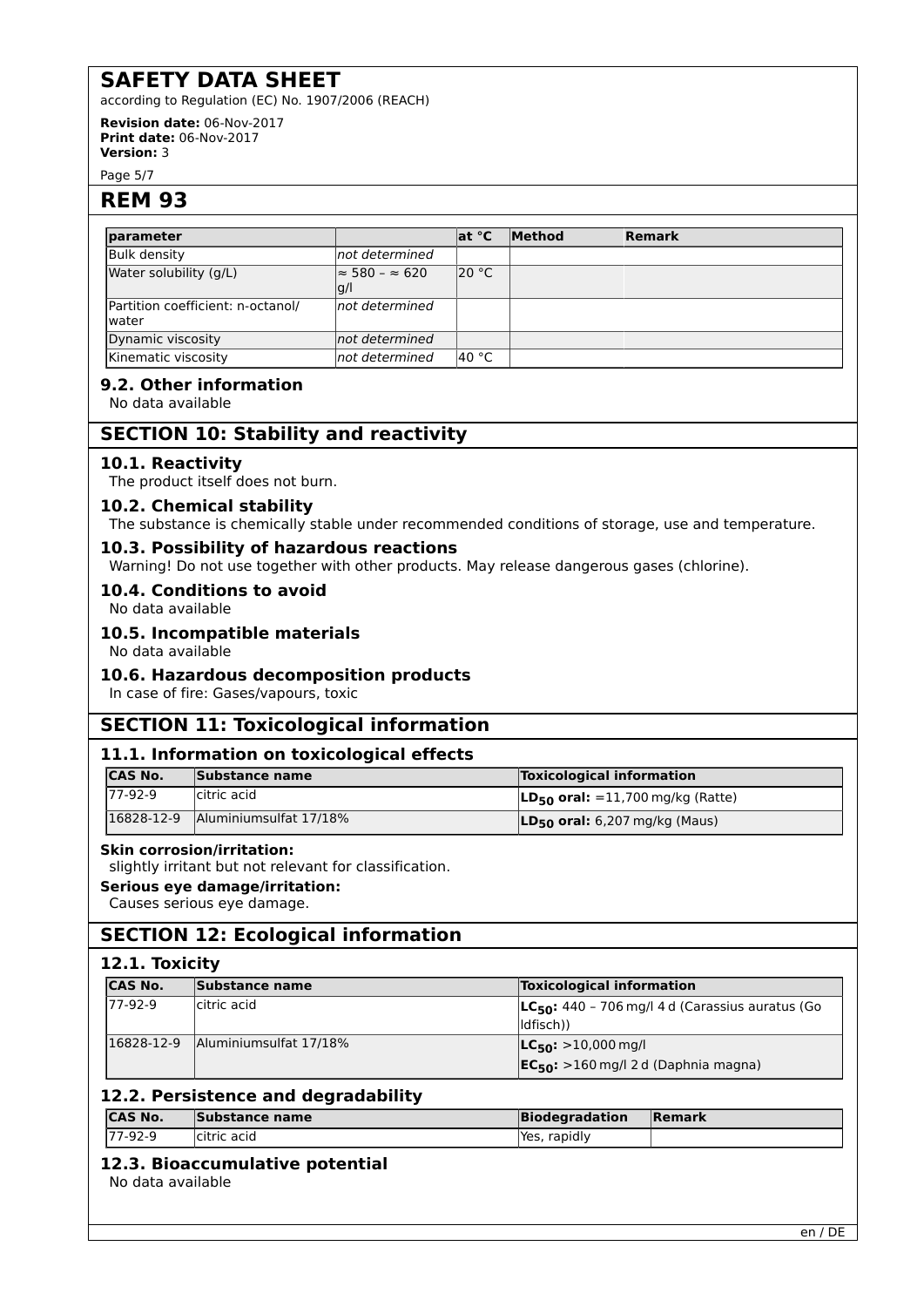according to Regulation (EC) No. 1907/2006 (REACH)

**Revision date:** 06-Nov-2017 **Print date:** 06-Nov-2017 **Version:** 3

Page 6/7

## **REM 93**

## **12.4. Mobility in soil**

No data available

## **12.5. Results of PBT and vPvB assessment**

| <b>CAS No.</b> | Substance name         | <b>Results of PBT and vPvB assessment</b> |
|----------------|------------------------|-------------------------------------------|
| $177-92-9$     | citric acid            | $\overline{\phantom{a}}$                  |
| 16828-12-9     | Aluminiumsulfat 17/18% | _                                         |

## **12.6. Other adverse effects**

No data available

## **SECTION 13: Disposal considerations**

## **13.1. Waste treatment methods**

## **Waste treatment options**

#### **Appropriate disposal / Product:**

Dispose of waste according to applicable legislation. Consult the appropriate local waste disposal expert about waste disposal.

## **Appropriate disposal / Package:**

Completely emptied packages can be recycled.

## **13.2. Additional information**

No data available

## **SECTION 14: Transport information**

No dangerous good in sense of these transport regulations.

## **14.1. UN-No.**

not relevant

## **14.2. UN proper shipping name**

not relevant

## **14.3. Transport hazard class(es)**

not relevant

## **14.4. Packing group**

not relevant

## **14.5. Environmental hazards**

not relevant

## **14.6. Special precautions for user**

not relevant

## **14.7. Transport in bulk according to Annex II of MARPOL 73/78 and the IBC Code** not relevant

## **SECTION 15: Regulatory information**

## **15.1. Safety, health and environmental regulations/legislation specific for the substance or mixture**

## **15.1.1. EU legislation**

No data available